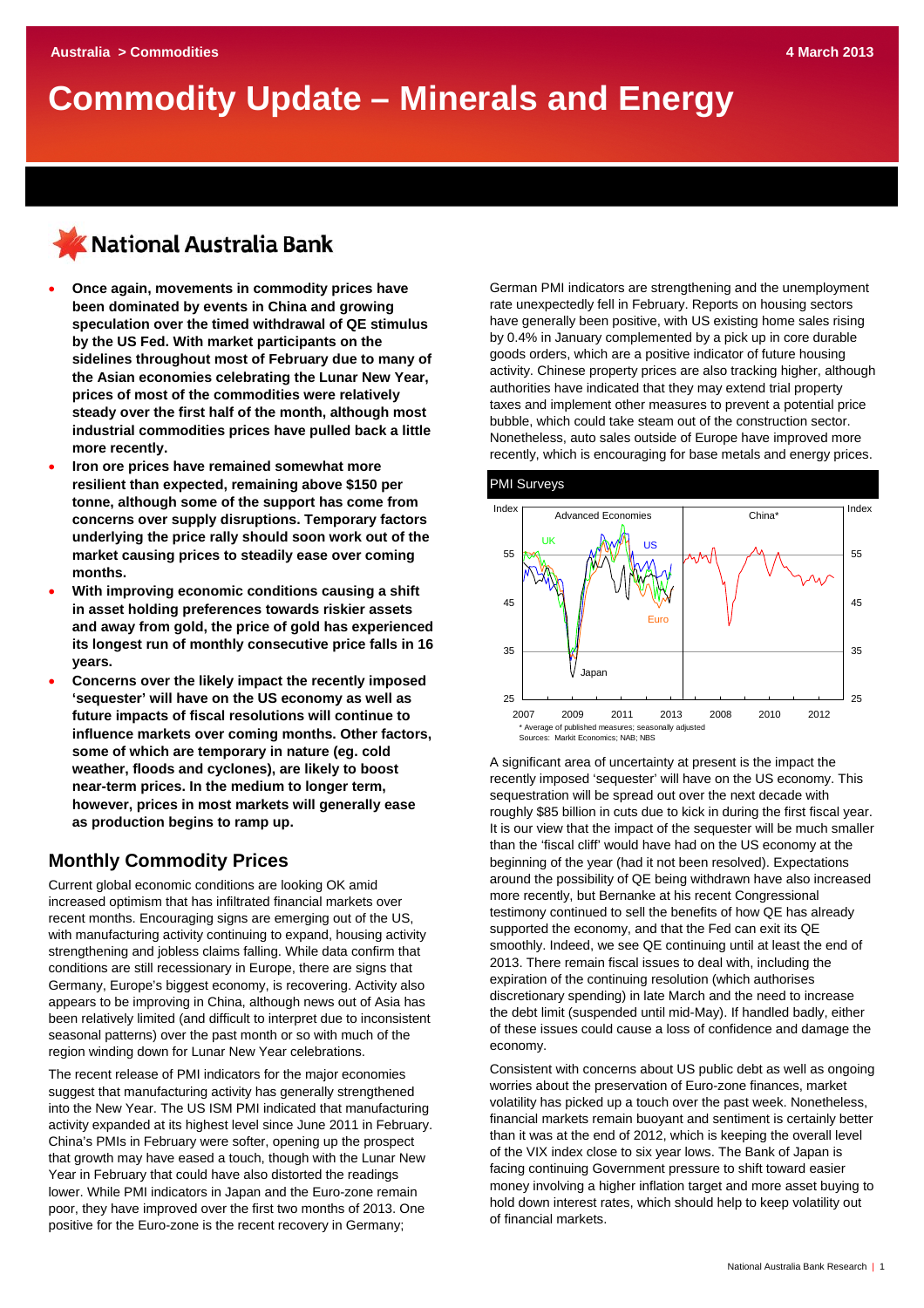## Market volatility has remained subdued



The latest ABS New Private Capital Expenditure Survey showed a pull back in total capital expenditure of 1.2% in the December quarter, reflecting declines in both buildings & structures (down 0.6%) and equipment, plant & machinery (down 2.3%). By industry, mining capital expenditure rose by 2.9% in the quarter, but this was more than offset by falls in spending in manufacturing and 'others' (down 2% and 7.5% respectively). Of particular interest in this survey was the first estimate of mining capital spending in mining for 2013-14. Using five year average realisation ratios, the December quarter survey implies that mining capex is expected to increase by 12.5% in 2012-13, which is lower than the 17.6% expected in the September quarter survey. The addition of December quarter actual data, combined with short-term expectations for the March and June quarters implies that the September quarter expectation for mining capex in 2012-13 was overly optimistic (see Graph). Overall, this outcome suggests that mining investment will remain reasonably buoyant in 2013-14, but the numbers look superficially positive and mask considerable downside risk.



With market participants on the sidelines throughout most of February due to many of the Asian economies celebrating the Lunar New Year, prices of most of the commodities were relatively steady over the first half of the month, holding onto gains in the preceding month or so. More recently, there has been a slight pull back in prices of the base metals and iron ore, but prices generally remain elevated compared to levels at the end of last year. Coking and thermal coal prices generally edged higher, but remain relatively low compared to history. Weather related factors causing supply disruptions in some regions are expected to continue to influence prices of the bulk commodities in March. With improving economic conditions causing a shift in asset holding preferences towards riskier assets and away from gold,

the price of gold has experienced its longest run of monthly consecutive price falls in 16 years.

## **Summary of Price Developments Oil**

[Oil prices](http://www.nab.com.au/wps/wcm/connect/nab/nab/home/business_solutions/10/1/13) have generally strengthened over February, assisted by an improved outlook for the US and China, continued optimism in financial markets as well as colder temperatures in the Northern Hemisphere. The recent improvement in market sentiment has been particularly supportive for Brent and Tapis oil prices, which in early February rose to nine-month highs. Despite improved demand side conditions, WTI prices eased back through the remainder of February; the lack of pipeline capacity in the US Midwest to shift a surge in US oil production has caused a glut in WTI, which has weighed on prices more recently. As a result, the spread between WTI and global benchmarks has widened considerably (up from around US\$16/bbl in mid January, to almost US\$23/bbl currently). Over more recent days, worries about QE coming to an end in the US, plentiful supply combined with more bearish sentiment about the outlook for Europe in response to concerns arising from the partial election results in Italy, have lowered energy demand. Although strong US economic data for durable goods and home resales did provide a little added support to WTI prices at the end of last week. Currently, WTI prices ended February 2¾% below the average level over January, to be currently trading at around US\$92/bbl, compared to an increase of between ½-1¼% for both Tapis (current price of US\$120/bbl) and Brent prices (around \$113/bbl). Overall prices continue to fluctuate on mixed economic data and persistent concerns over potential geopolitical and other supply risks.





Market participants remain relatively optimistic about the outlook for oil prices, with technical and economic indicators pointing to more robust demand compared to last year. However, prices are generally expected to come off their current peaks, partly reflecting improved supply side factors, with stronger production from non-OPEC countries expected to more than offset reduced supply as a result of continued geopolitical tensions. The EIA estimates US total crude oil production to increase to 7.3 million barrels per day (bbl/d) in 2013, after averaging an estimated 6.4 million bbl/d in 2012. With a softer expected increase in consumption than last year, the EIA see prices fall to \$109 per barrel in 2013, down from an average of \$112 per barrel in 2012. Concerns over Europe appear to have eased, although problems in the region are still a long way from being resolved and fiscal austerity measures will continue to contribute to soft energy demand throughout 2013.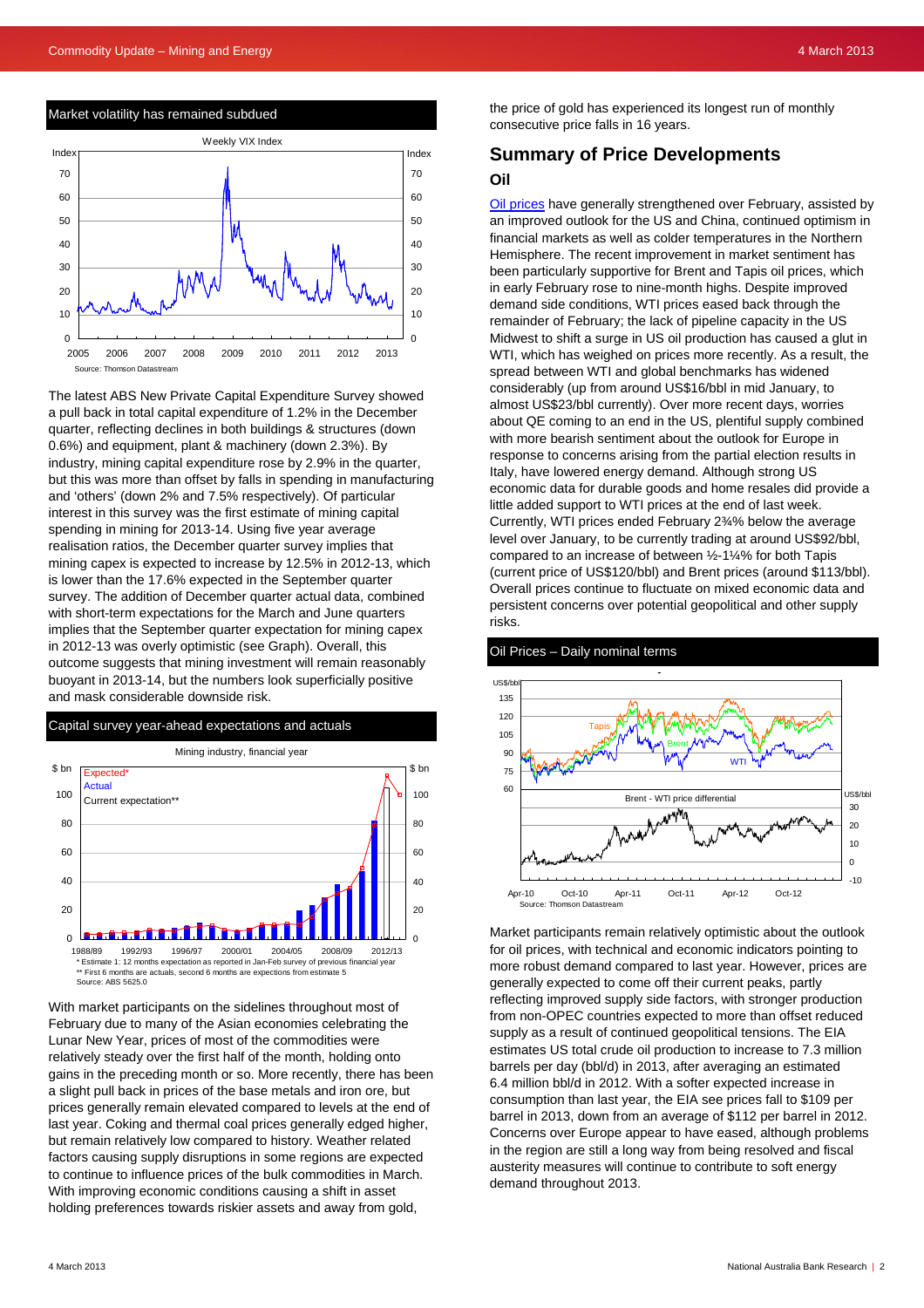## **Natural Gas**

[Natural gas](http://www.nab.com.au/wps/wcm/connect/nab/nab/home/business_solutions/10/1/13) prices continue to be influenced by prevailing weather conditions. On average, Henry Hub prices have risen a little over the past month; after rising sharply from late December to mid January, prices fell back to more normal levels by mid February, but they subsequently recovered in the last week of the month. Henry Hub prices are currently trading at around 4% above January averages (current price is around US\$3.48/mmBtu). Industry estimates suggest that a price of over US\$3.50/mmBtu erodes the competitiveness of gas as a substitute for coal energy generation in the US. Natural gas prices in the UK have continued to ease over February, to currently be around 3% lower than the average price over January. Prices in the two key Asian import markets – Japan and Korea – for January have lifted, particularly Japanese prices, but both remain well below mid-2012 peaks.



In the week ended 14 February, Henry Hub prices eased a little due to warmer than average temperatures, according to a weekly report by the US Energy Information Administration (EIA). Heating degree-days in the US in the week ending 14 February were 7.8% below normal and 10% below average levels last year. Working natural gas in storage declined by 127 Bcf over the same period – the sixth straight week of draws greater than 100Bcf – although inventories were 361 Bcf (17.7%) greater than the 5-year average. More recently, prices have risen a little in response to colder than average temperatures, which increased natural gas demand and eased the bursting stockpiles of the home-heating fuel. Fundamentals for the US natural gas market have loosened a little, with high gas production running the risk of creating storage congestion. Prices will remain under pressure as the market will need to absorb the huge inventories that have been built up over the past year or so. In the near term, prices may moderate further, with traders selling gas futures on rising expectations that the coldest days of winter are now behind us.

Asian natural gas prices have risen modestly over January, reflecting the effect of increased demand in response to a much colder than normal winter, as well as the reliance of these regions on gas imports. LNG-receiving terminals in Japan are currently operating at full capacity in order to meet rising demand, while most of the country's nuclear power plants remain offline. Ministry of Finance data show that LNG imports rose by one percent over the year to January, to 8.2 million metric tonnes, which is the highest level ever. Prices of Japan's LNG imports remain the highest of the major markets, reflecting lingering impacts of the nuclear power plant disaster in 2011. The Japanese economy is expected to see a noticeable recovery over the medium term, with the new leadership looking to encourage growth. They are also prompting the BoJ to do the same by ramping up asset purchases and raising the inflation target. In February, the government of Japan announced that it is considering a multi billion dollar loan for projects to secure cheap natural gas. This move has been

prompted by rising energy costs following the Fukushima disaster in 2011. Loan guarantees would make it possible for Japanese companies to invest into extraction projects in the US, Russia, Australian and Africa, which would lower the cost of deliveries when the production phase gets up and running. There is also the chance that the power costs may be lowered if the country's nuclear capacity is brought back online in coming years.



Prices of natural gas in the Korean gas market, like many of the Asian markets, are linked to oil prices, meaning that gas prices are much less competitive than they could otherwise be if they instead reflected local gas demand and supply fundamentals. Higher oil prices over January/February may contribute to further strength in gas prices, although in the longer term it is expected that pricing contracts may be less closely pegged to fluctuations in oil prices as they are currently. Also expected to lift prices in the near term is the South Korean Ministry's decision to lift domestic rates of gas by 4.4% on average from 22 February – the first price increase since June 2012. According to the Ministry of Knowledge Economy, the decision to increase prices is aimed at improving the local gas provider's financial health and to support a stable supply of gas into the country.

#### **Coal**

The Lunar New Year in February kept activity in bulk commodity markets relatively quiet for much of the month as Chinese buyers remained on the sidelines. The subsequent return of Chinese buyers saw an initial surge in prices, but it appears as though demand may not be enough to sustain the gains – even with the threat of adverse weather conditions.



The price of thermal coal has remained above US\$90 per tonne (Newcastle FOB) since early December, recovering from a low of US\$78 per tonne in mid October. The average spot price of thermal coal shipped from Newcastle (FOB) in January rose 2% in February, the fourth consecutive month of price rises. This is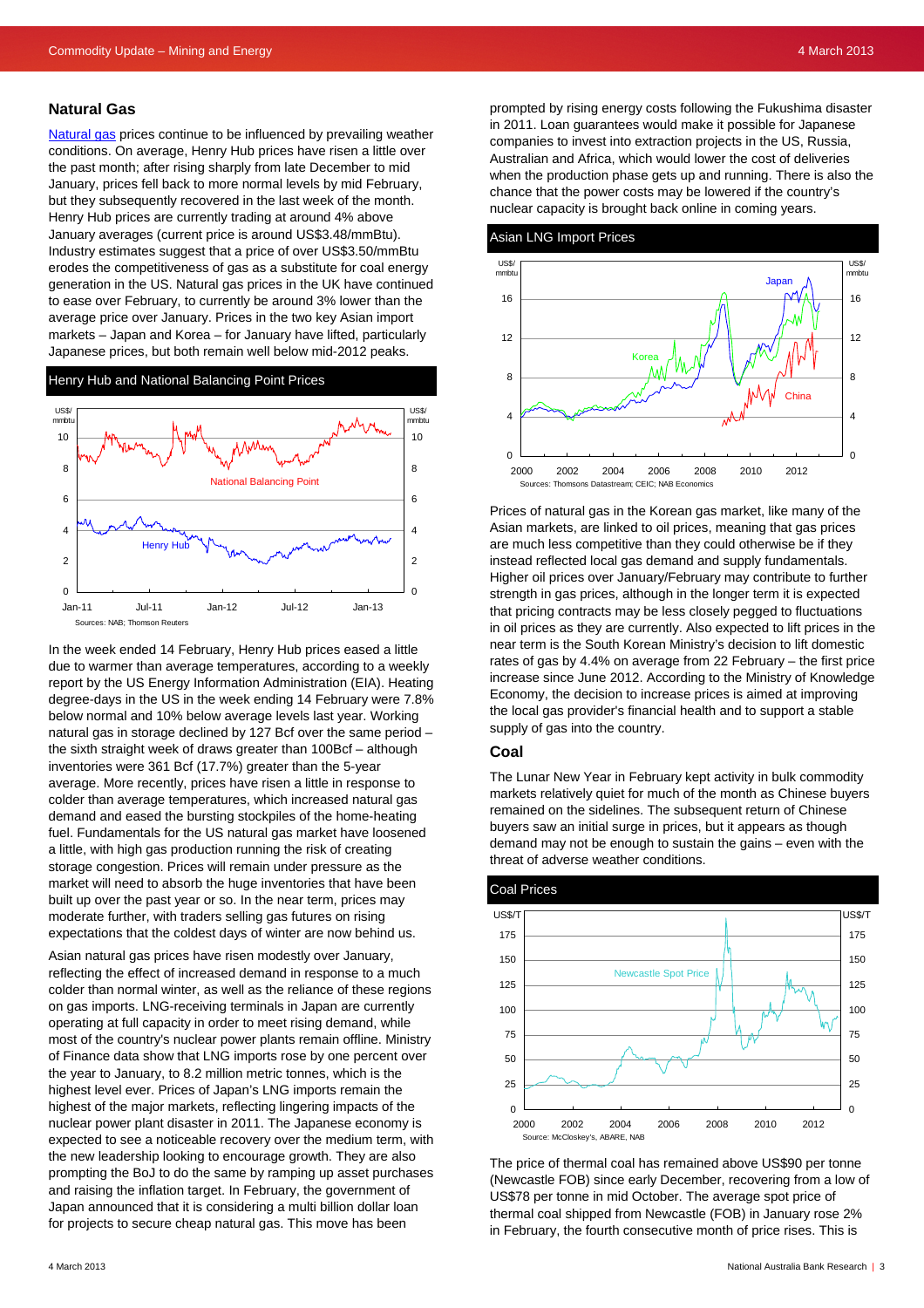consistent with the solid rise in coal shipments to China since late last year – China's thermal coal imports were up almost 70% y-oy to January (although January numbers are inflated by LNY effects). Looking forward however, China's import demand may come under pressure now that higher prices have caused the arbitrage window to close. Recent reforms to China's resource markets may work to keep the arbitrage window closed by putting downward pressure on domestic spot prices, although the reforms will also help to drive out high cost producers, simultaneously raising demand for lower cost seaborne coal. The reforms have encouraged bumper coal contracts among China's coal and electricity companies, which have signed up for a total of 1,870Mt of thermal coal for 2013; 56% higher than the previous year. However, high coal inventory from coal producers and coal price uncertainty for electricity companies may also be driving the increase.

#### China Commodity Import Volumes



China arbitrage window



Coal prices have not rallied as much as iron ore prices have since the end of last year, but they have managed to gradually tick higher due to the cutting back of marginal production by mining companies. Supplies have also been disrupted by bad weather on Australia's east coast and from the Currejon mining venture in Columbia due to industrial action – marred by an attack on four mining trucks using explosives. 5000 workers walked of the job on February 7 and the company report that the strike is costing \$US3 million per day. Nevertheless, coal supplies remain plentiful which is limiting the degree of upside to prices, and will continue to do so over the medium-term. China's cold winter (contributing to heating needs) and strengthening manufacturing production has bolstered demand for thermal power generation and helped cap the build-up of thermal coal stockpiles. European demand has also improved early this year due to a shift back to thermal power generation in response to a more elevated price for natural gas.

#### China Commodity Import Volumes



Despite recent improvements in the spot price to US\$93 per tonne FOB, this is still well below the JFY negotiated contract price of US\$115 per tonne FoB, as well as the negotiated annual October contract price of US\$97 per tonne (FOB) between Xstrata and Japanese utilities. This suggests that there may be some downside risk to our expectation of US\$100 per tonne for next JFY (expected to be negotiated in the first week of March), although Japanese utilities normally pay a premium to the spot for prime coal. A potential headwind to thermal prices is the recent announcement by Chinese officials to cap national energy consumption. Authorities set the target growth rate of annual average consumption at 4.2% from 2011-2015; down from 6.6% between 2006 and 2010.

Both iron ore and coking coal are primarily used in the production of steel products so are driven by very similar fundamentals. Prices for both of these materials have received support since late last year from expectations for stronger growth in the Chinese and other emerging Asian economies. A pick-up in demand for motor vehicles (outside of Europe) and signs of more positive trends in US housing and manufacturing, has helped to improve the prospects for steel production. China's Iron and Steel Association report that daily steel production picked up noticeably in early February and ticked up to 2.006 million tonnes by mid-month. This follows a 2.9% rise in steel production for the month of January according to official statistics, although seasonal adjustments suggest a 1½% decline. Steel mills have increased production in response to higher steel prices and improving orders. However, with steel inventories rising significantly since the start of the year, there is a risk that production is outstripping demand. Nevertheless, Chinese rebar prices remain more than 5% above the average for December despite a recent decline – steel mill profitability has held up at reasonable levels despite higher input prices.

#### China's steel market conditions

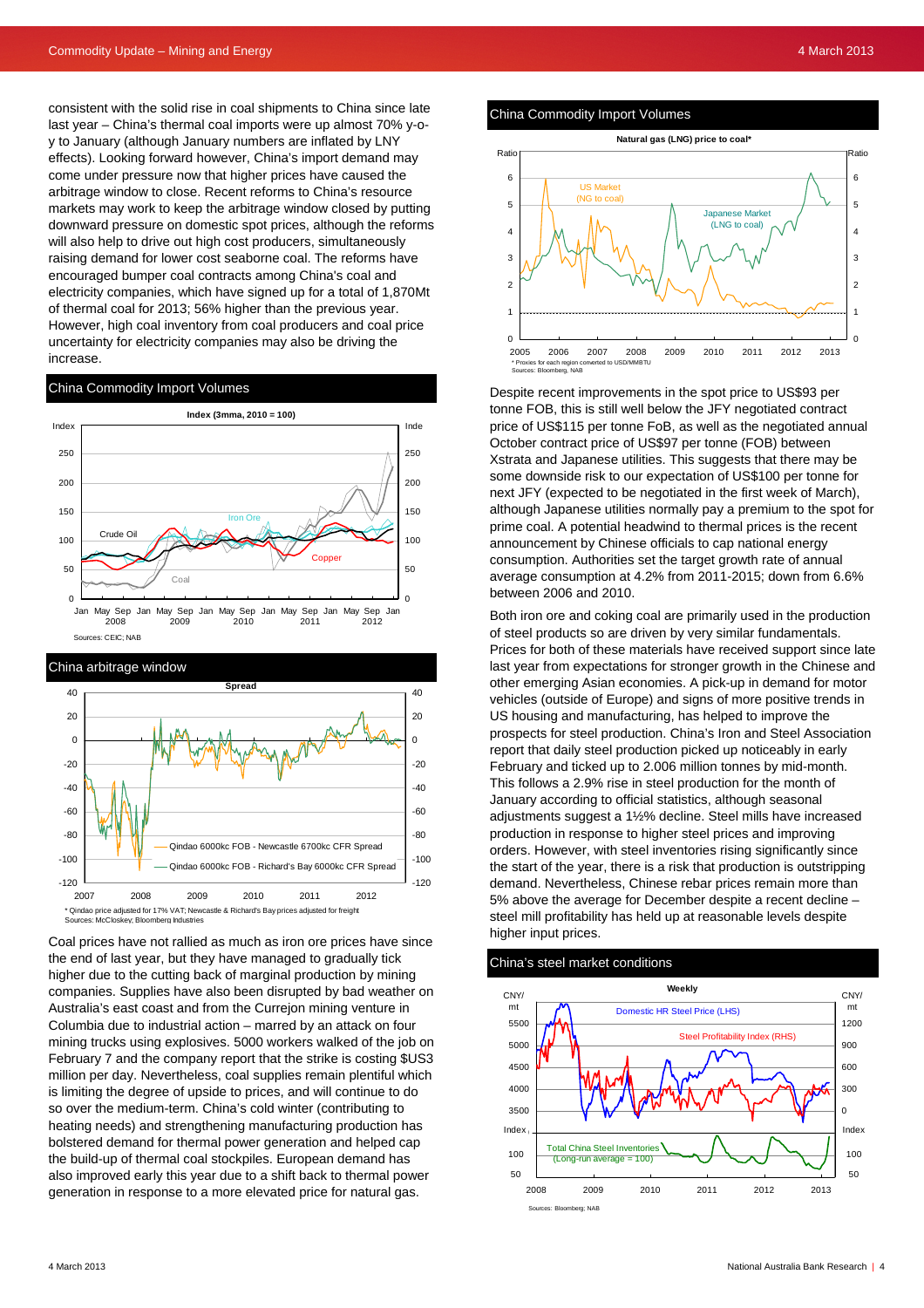The average spot price for premium Queensland hard coking coal was US\$170 per tonne FOB in February, 4% higher in the month. Recent supply constraints from both Australia and Mongolia have helped to raise spot prices for Queensland coking coal (FOB) to around US\$170 per tonne (FOB), above the contract price of US\$165 per tonne (FOB) set for the March quarter. Demand conditions are expected to improve in the near term in line with continued spending on infrastructure in China and signs of a turnaround in the real estate sector, although the threat of additional curbs on real estate by Chinese authorities could create headwinds. Prices of coking coal are expected to gradually increase this year in response to supply curtailments and slightly stronger global steel production that is expected to outstrip new additions to mining capacity.

## **Iron Ore**



#### Source: Bureau of Meteorology; The Australian (Dated 28 Feb)

Iron ore prices have remained somewhat more resilient than expected, although some of the support has come from concerns over potential supply disruptions from tropical cyclone Rusty, which recently touched down close to Port Hedland (accounting for half of Australia's seaborne iron ore). While it may take some time to determine the extent of any long term damage from flooding, the backlog of shipments due to the closure of ports is expected to take weeks to work through. By comparison, the weaker storm system that passed the region in January – forcing the closure of three shipping terminals – contributed to a 15% decline in iron ore loaded for export at Port Hedland. However, that (milder) weather event saw iron ore prices rise by around 5% late in the month, while spot prices have actually declined 4½% from the post-LNY peak, suggesting that demand may now be easing despite the low volume of inventories currently held at Chinese ports.



The average price for iron ore (62%) is estimated to have been around US\$142 per tonne FOB in February, up from an estimated US\$138 per tonne in January. Iron ore prices rallied strongly late

last year and into January 2013, but remained steady at elevated level as the market wound down for LNY. After reaching a peak of US\$158.9 per tonne (CFR, Tianjin) in the days following LNY, prices have eased back a little but continue to fluctuate. The longevity of the recent price rally has been a little better than expected, but prices tend to ease after the first quarter of the year once steel mills conclude their restocking activities. Nonetheless, the sub index of the official Chinese PMI for the steel sector jumped to 58.9 in February, from 49.3 in January pointing to further upside potential, though some of this strength may have been exaggerated due to the Chinese New Year effect. Other temporary factors underlying the prices rally should soon work out of the market causing prices to steadily ease over coming months. In addition to weather disruptions, bans on Indian iron ore production and exports have been contributing to market tightness. This distortion to the market may persist for longer than previously thought as officials are expected to only allow a handful of iron ore mines to resume production over the next year. This suggests some additional upside risk to our price outlook.





## **Base Metals**

The base metals market continued to strengthening into the middle of February, riding the wave of financial market exuberance that has washed over markets since mid November. However, growing speculation that the US Fed will put an end to QE sooner than previously anticipated, which saw demand for metals decline over the second half of the month. Nonetheless, base metals prices over February remained higher than average prices over the December quarter.

#### Base Metals Prices



The base metals market strengthened over the first half of February, largely reflecting an improved outlook for the macroeconomy, but early gains were washed away over the second half of the month. The seasonal impacts from the Chinese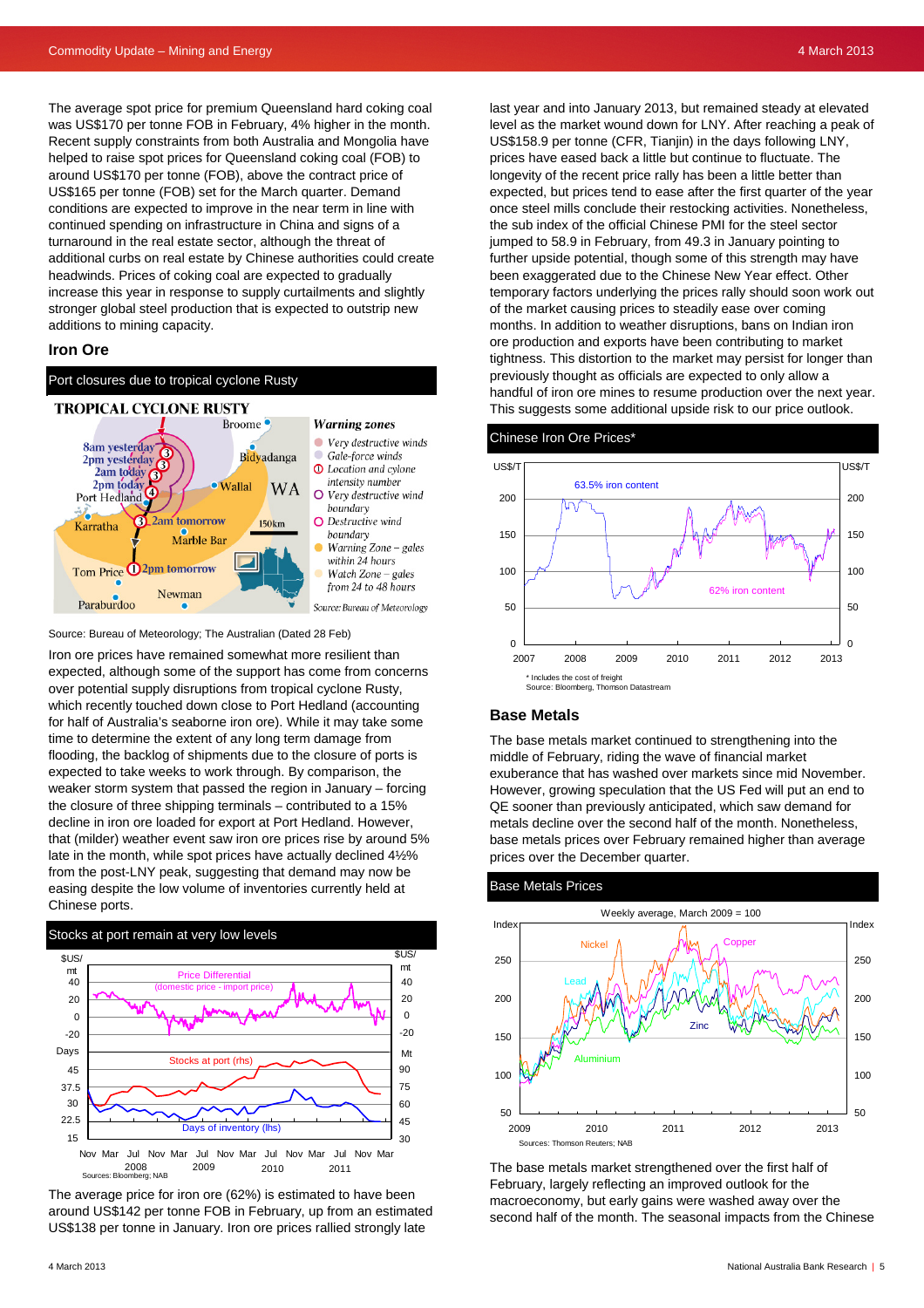Lunar New Year holiday have clouded demand side fundamentals over the past month or so making it difficult to interpret price movements. Looking through Chinese volatility, it appears that underwhelming data outcomes and various announcements by policy makers, especially the US Fed, have contributed to the recent retraction in prices. Data confirmed that activity in Europe contracted in the final quarter of 2012, implying a low starting point for the current year, prompting the EU to lower its growth outlook for 2013. Fed Chairman Ben Bernanke is also showing a greater willingness to start normalising monetary policy later this year, which appears to have prevented further price rises in the base metals market, while speculation that Chinese authorities may extend property taxes to try to prevent a housing bubble have also softened the outlook for metals demand. Aside from these speculations, the global macroeconomic outlook appears better than it was in the closing months of 2012, which should provide support to prices over the year ahead. However, this is largely expected to be offset by modest increases in base metals supply as production of most metals ramps up – perhaps with the exception of zinc, where some older mines are approaching the end of their lives, and aluminium, where mine closures have occurred in response to prices falling to unsustainably low levels.

In aggregate, [base metals](http://www.nab.com.au/wps/wcm/connect/nab/nab/home/business_solutions/10/1/13) prices on the London Metal Exchange (LME) were marginally higher over February, after recording no growth over January, to be 5% lower over the year. A strengthening financial sector and improved outlook for activity in the US and China has lifted metals prices from their November lows. Despite prices fluctuating modestly throughout the quarter, on average prices were a little higher over February; zinc prices were 5% higher over the month, while aluminium, lead and nickel prices were around 1% higher and the price of copper was unchanged.

**Base Metal Prices**

|                                | Avg Price (US\$/tonne) Monthly % change |        | Feb-12 - Feb-13 |
|--------------------------------|-----------------------------------------|--------|-----------------|
|                                | Feb-13                                  | Feb-13 | % change        |
| Aluminium                      | 2054                                    |        | -7              |
| Copper                         | 8061                                    | Ω      | -5              |
| Lead                           | 2366                                    |        | 12              |
| Nickel                         | 17690                                   |        | $-13$           |
| Zinc                           | 2129                                    | 5      | 3               |
| <b>Base Metals Index</b>       |                                         |        | -5              |
| * Prices on an LME cash basis. |                                         |        |                 |

Sources: LME; NAB

#### **Gold**

Demand for [gold](http://www.nab.com.au/wps/wcm/connect/nab/nab/home/business_solutions/10/1/13) continued to rise in the final quarter of 2012, with solid growth in jewellery and central bank demand more than offsetting moderate falls in demand for investment and technology. Indian gold demand strengthened considerably – particularly for jewellery – boosted by a strong upturn in Indian consumer sentiment, buoyant demand during the fourth quarter wedding season and stock building prior to the anticipated increase in import duties on gold (duties increased from 2% to 6% on 21 January 2013). Part of the strength in overall gold demand has been the building of gold reserves by central banks, particularly those in developing economies; Brazil, Russia and South Korea accounted for almost half of central bank demand in the quarter. Uncertainty in the direction of the gold price over the December quarter was evident in investor behaviour, with investor demand weakening. Furthermore, poor consumer sentiment in key markets saw demand for technology decline. The was particularly evident in the dental sector, which continues to lose market share to base metals and ceramic substitutes, while healthy demand for electronic tablets and smart phones outweighed a deterioration in demand for personal computers and ultrabooks. Combined with broadly unchanged supply over the quarter, still strong demand for gold kept the price of gold relatively elevated, with the price averaging around \$1,718 per ounce in the quarter.

More recently, prices for gold have softened markedly, with the current price hovering around \$1,580 per ounce. The softer price over February represented the fifth consecutive monthly decline, ending the worst performance since 1997. Driving factors of the recent price moderation have been the reduced reliance on safehaven gold following a surge in global confidence, the recent rally in equity markets, which has encouraged investment back into equities, as well as the recent appreciation of the US major currencies index, which has increased the attractiveness of holding US currency based assets compared to gold.

#### Gold Price and the US Dollar



The near-term price of gold is not expected to rise much above its current level, so long as the recent bout of improved confidence is sustained and the rally in equity prices is reflective of fundamentals rather than purchasing by over-exuberant market participants. We expect central bank purchases by the emerging economies to provide continued support to prices over the remainder of the year as will continued strong consumer demand from India and China. However, these factors will be offset by gradually improving economic conditions, which will see investors become even more confident about the outlook for global growth, resulting in further diversification into riskier assets and away from gold. Demand from India is also expected to moderate as a result of the government's recent decision to increase the import duty on gold in order to reduce a record current account deficit. On the supply side, gold production is anticipated to increase solidly in the medium to longer term, which will place further downward pressure on prices. Overall, the price of gold is likely to be influenced by monetary policy and currency movements. We see the price of gold easing by around 12% through 2013, to be around US\$1,510 per ounce by the end of the year, before easing an additional 10% through 2014.

## **Outlook**

Once again, movements in commodity prices have been dominated by events in China and growing speculation over the timed withdrawal of QE stimulus by the US Fed. Asian economies were largely absent from commodities markets over the first half of February due to the Lunar New Year holiday, keeping price movements broadly steady. More recently, there have been indications that industrial activity has been mixed, which has seen prices become more volatile over the second half of the month. Nevertheless, expectations for industrial activity in the emerging Asian economies remain relatively upbeat. The US continues to experience a modest recovery. The US manufacturing sector has started to improve into the new year, the housing sector continues to strengthen, complemented by a recent pick up in core durable goods orders, while financial market sentiment has also become much more upbeat. Concerns over the likely impact the recently imposed 'sequester' will have on the US economy as well as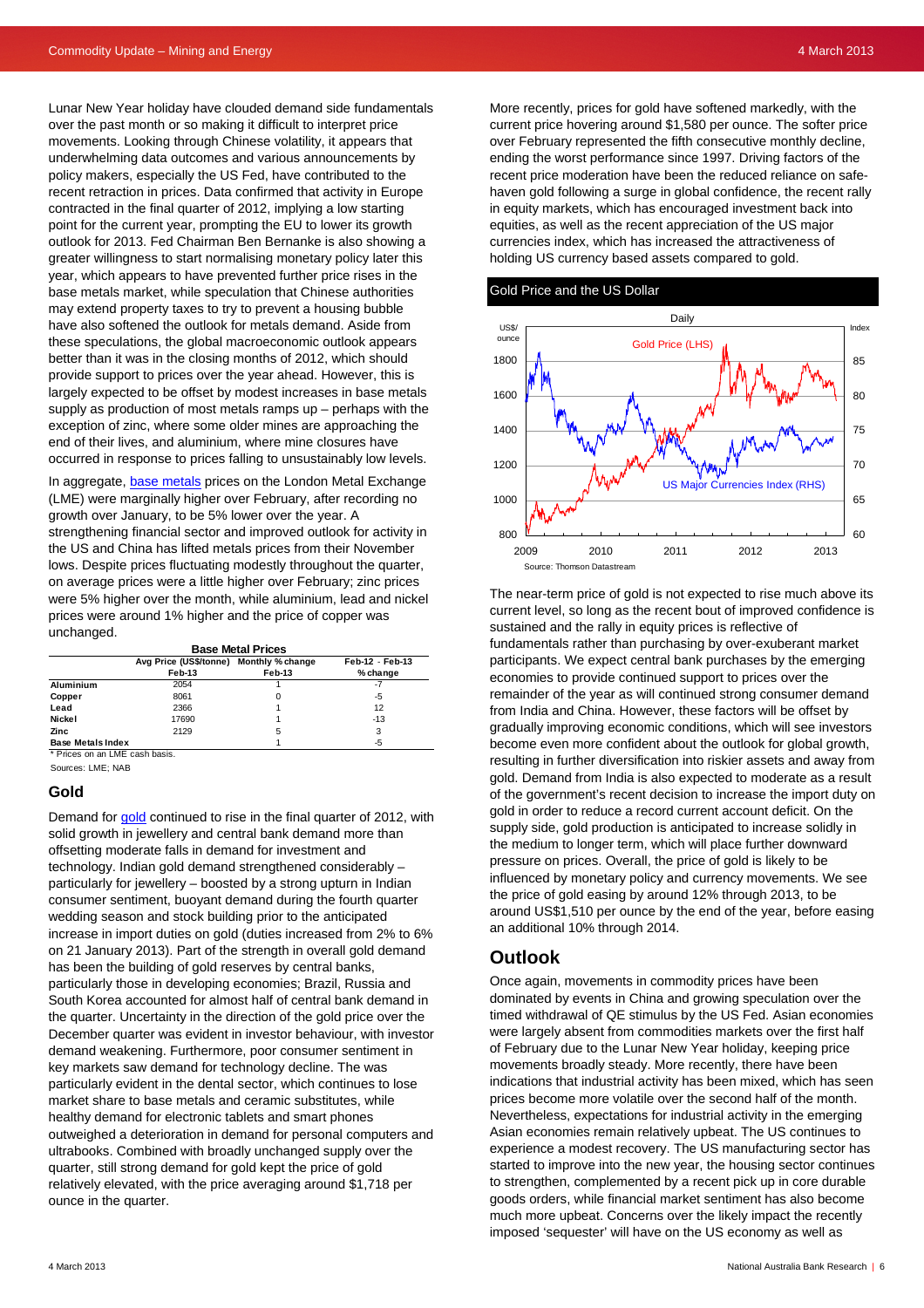future impacts of fiscal resolutions remain at the fore, and will continue to influence markets over coming months. Other factors, some of which are temporary in nature (eg. cold weather, floods and cyclones), are likely to boost near-term prices and we have adjusted our near-term forecasts accordingly. In the medium to longer term, however, prices in most markets will generally ease as production begins to ramp up.

NAB Non-Rural Commodities Price Index



**Glossary and handy stuff** 

bcf *- billion cubic feet* 

mmBtu *- million metric British thermal units* 

In US dollar terms, the NAB non-rural commodity price index fell by almost 17% over 2012. We are expecting another slight decline of around 1¼% in 2013, before falling by a further 8% over 2014 (see Graph). Given our forecast for the AUD/USD over the remainder of the forecast horizon, AUD prices are expected to rise by 3¾% through the year to December 2013, before falling by around 6¼% over 2014. In aggregating the index, iron ore, thermal coal and metallurgical coal have a combined weight of around 55%.

[james.glenn@nab.com.au](mailto:james.glenn@nab.com.au) [alexandra.knight@nab.com.au](mailto:alexandra.knight@nab.com.au)  [rob.brooker@nab.com.au](mailto:rob.brooker@nab.com.au)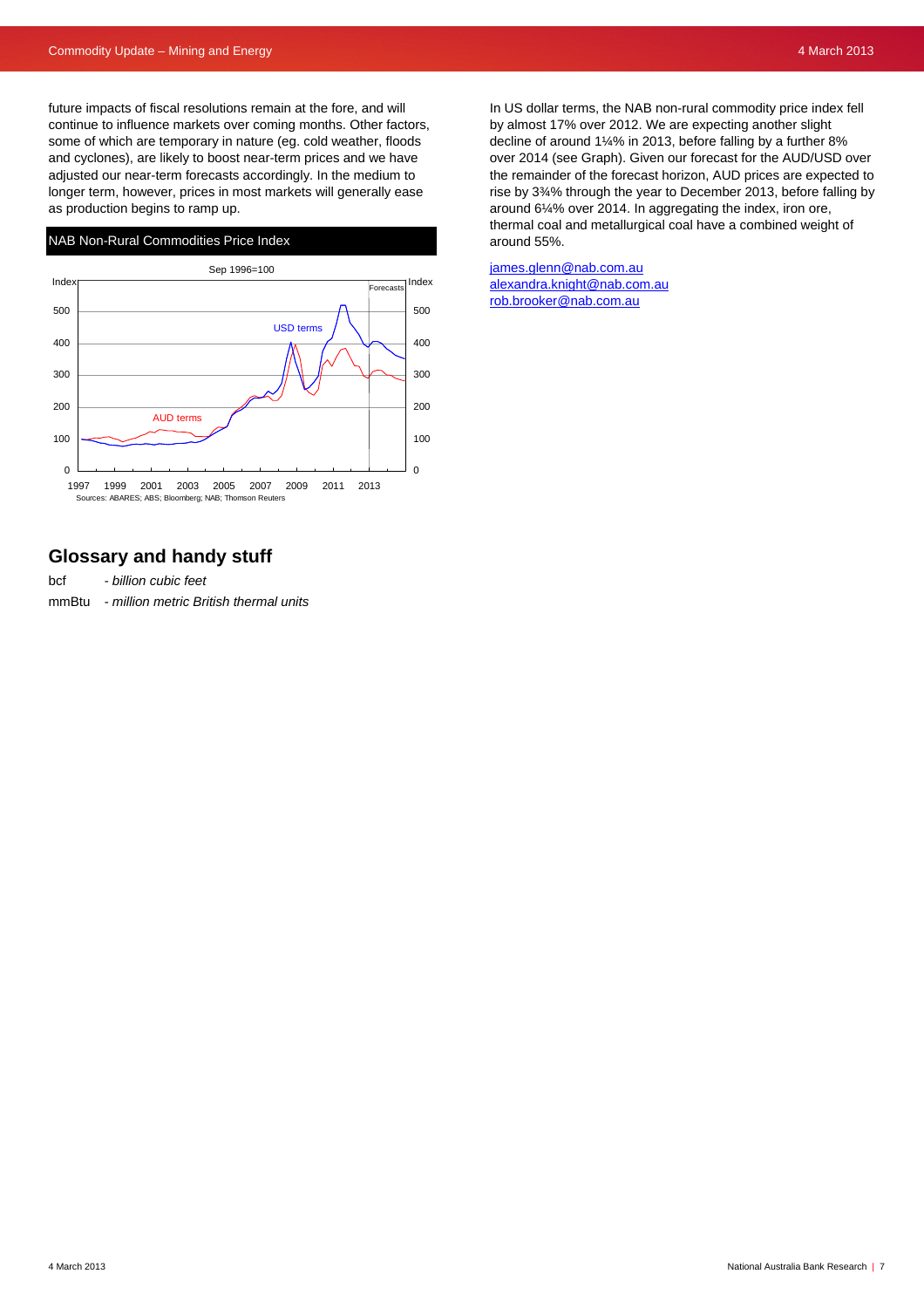# **Quarterly Price Profile**

## Oil Price Forecasts – Quarterly Average

|                              | Actual |          |        |        |        | Forecasts |        |        |        |
|------------------------------|--------|----------|--------|--------|--------|-----------|--------|--------|--------|
|                              | Dec-12 | Mar 13   | Jun 13 | Sep 13 | Dec 13 | Mar 14    | Jun 14 | Sep 14 | Dec 14 |
| Brent US\$/bbl               | 110    | 113      | 114    | 116    | 117    | 118       | 118    | 120    | 121    |
| WTI US\$/bbl                 | 88     | 94       | 96     | 102    | 105    | 106       | 107    | 109    | 110    |
| Tapis US\$/bbl               | 115    | 119      | 120    | 120    | 120    | 120       | 120    | 121    | 121    |
| Petrol AUc/L*<br>$\sim$<br>. | 135    | 139<br>. | 149    | 147    | 147    | 143       | 141    | 139    | 138    |

Source: AAA, Datastream, NAB Economics

\*Estimate as full quarter not yet available

## Natural Gas Price Forecasts – Quarterly Average

|                                         | Actual | Forecasts |        |        |        |        |        |        |        |  |  |
|-----------------------------------------|--------|-----------|--------|--------|--------|--------|--------|--------|--------|--|--|
| US\$/mmbtu                              | Dec-12 | Mar 13    | Jun 13 | Sep 13 | Dec 13 | Mar 14 | Jun 14 | Sep 14 | Dec 14 |  |  |
| Henry Hub                               | 3.40   | 3.30      | 3.50   | 3.75   | 3.95   | 4.10   | 4.15   | 4.25   | 4.35   |  |  |
| Japan LNG                               | 14.97  | 15.50     | 15.25  | 14.70  | 14.60  | 14.40  | 14.25  | 14.05  | 13.00  |  |  |
| Brent Oil                               | 110    | 113       | 114    | 116    | 117    | 118    | 118    | 120    | 121    |  |  |
| Source: Datastream, CEIC, NAB Economics |        |           |        |        |        |        |        |        |        |  |  |

## Quarterly Contract Price Profile (\$US/T)

|                         | Actual   |        |          |          | Forecasts |        |        |        |        |
|-------------------------|----------|--------|----------|----------|-----------|--------|--------|--------|--------|
|                         | $Dec-12$ | Mar-13 | $Jun-13$ | $Sep-13$ | $Dec-13$  | Mar-14 | Jun-14 | Sep-14 | Dec-14 |
| Iron Ore*               | 114      | 132    | 136      | 125      | 120       | 110    | 103    | 100    | 100    |
| <b>Hard Coking Coal</b> | 170      | 165    | 175      | 175      | 180       | 180    | 170    | 160    | 150    |
| Semi-soft Coking Coal   | 117      | 110    | 115      | 115      | 120       | 120    | 115    | 105    | 100    |
| <b>Thermal Coal</b>     | 115      | 115    | 100      | 100      | 100       | 100    | 95     | 95     | 95     |
| Source: NAB             |          |        |          |          |           |        |        |        |        |

# Base Metals Price Forecasts – Quarterly Average

|                   | Actual   |        | Forecasts |        |          |        |        |          |          |  |
|-------------------|----------|--------|-----------|--------|----------|--------|--------|----------|----------|--|
| US\$/MT           | $Dec-12$ | Mar-13 | $Jun-13$  | Sep-13 | $Dec-13$ | Mar-14 | Jun-14 | $Sep-14$ | $Dec-14$ |  |
| Aluminium         | 1929     | 2040   | 2080      | 2100   | 2120     | 2120   | 2120   | 2120     | 2120     |  |
| Copper            | 7729     | 8090   | 7920      | 7880   | 7880     | 7880   | 7880   | 7880     | 7880     |  |
| Lead              | 1987     | 2360   | 2290      | 2300   | 2300     | 2300   | 2300   | 2300     | 2300     |  |
| <b>Nickel</b>     | 16384    | 17570  | 17570     | 17620  | 17660    | 17700  | 17700  | 17700    | 17700    |  |
| <b>Zinc</b>       | 1892     | 2070   | 2090      | 2070   | 2050     | 2050   | 2050   | 2050     | 2050     |  |
| Base Metals Index | 289      | 310    | 310       | 310    | 310      | 310    | 310    | 310      | 310      |  |

Sources: Thomson Reuters; NAB Economics

# Gold Price Forecasts – Quarterly Average

|                                  | Actual |        |        |        |        | Forecasts |        |        |        |
|----------------------------------|--------|--------|--------|--------|--------|-----------|--------|--------|--------|
|                                  | Dec 12 | Mar 13 | Jun 13 | Sep 13 | Dec 13 | Mar 14    | Jun 14 | Sep 14 | Dec 14 |
| Gold - US\$                      | 1718   | 1630   | 1580   | 1540   | 1510   | 1470      | 1430   | 1400   | 1360   |
| Gold - AU\$                      | 1654   | 1620   | 158    | 1560   | 1520   | 1510      | 1490   | 1470   | 1450   |
| Sources: Thomson Datastream; NAB |        |        |        |        |        |           |        |        |        |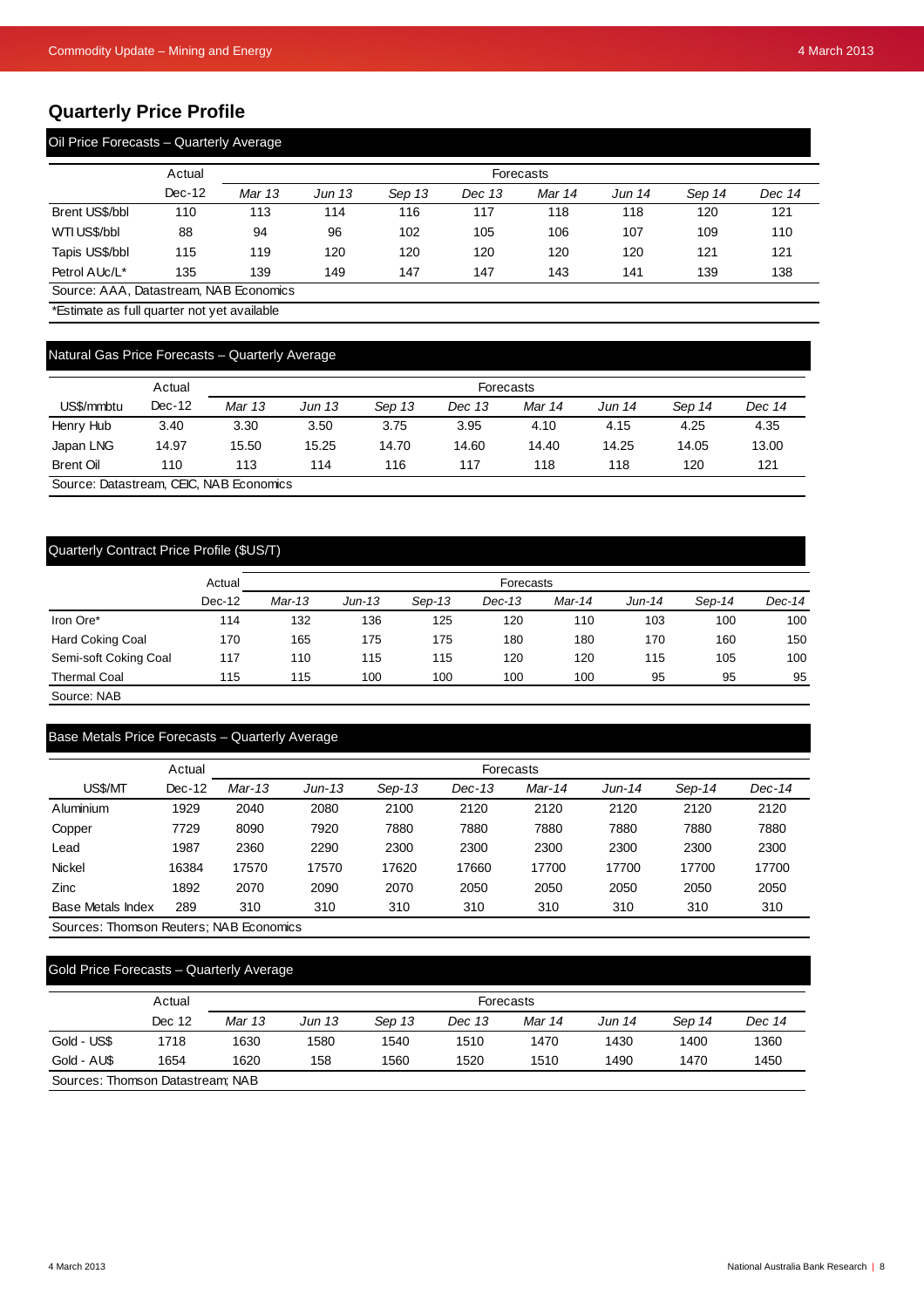# **Global Markets Research**

Peter Jolly Global Head of Research +61 2 9237 1406

# **Australia**

**Economics**  Rob Henderson

Chief Economist, Markets +61 2 9237 1836

Spiros Papadopoulos Senior Economist +61 3 8641 0978

David de Garis Senior Economist +61 3 8641 3045

# **FX Strategy**

Ray Attrill Global Co-Head of FX Strategy +61 2 9237 1848

Emma Lawson Senior Currency Strategist +61 2 9237 8154

## **Interest Rate Strategy**

Skye Masters Head of Interest Rate Strategy +61 2 9295 1196

Rodrigo Catril Interest Rate Strategist +61 2 9293 7109

## **Credit Research**

Michael Bush Head of Credit Research +61 3 8641 0575

Ken Hanton Senior Credit Analyst +61 2 9237 1405

## **Equities**

Peter Cashmore Senior Real Estate Equity Analyst +61 2 9237 8156

Jenny Khamphet Senior Real Estate Equity Analyst +61 2 9237 9538

# **New Zealand**

Stephen Toplis Head of Research, NZ +64 4 474 6905

Craig Ebert Senior Economist +64 4 474 6799

Doug Steel Markets Economist +64 4 474 6923

Mike Jones Currency Strategist +64 4 924 7652

Kymberly Martin Strategist +64 4 924 7654

# **UK/Europe**

Nick Parsons Head of Research, UK/Europe, and Global Co-Head of FX Strategy + 44 207 710 2993

Gavin Friend Markets Strategist +44 207 710 2155

Tom Vosa Head of Market Economics +44 207 710 1573

Simon Ballard Senior Credit Strategist +44 207 710 2917

Derek Allassani Research Production Manager +44 207 710 1532

# **Group Economics**

Alan Oster Group Chief Economist +61 3 8634 2927

Tom Taylor Head of Economics, International +61 3 8634 1883

Rob Brooker Head of Australian Economics +61 3 8634 1663

Alexandra Knight Economist – Australia +(61 3) 9208 8035

Vyanne Lai Economist – Agribusiness +(61 3) 8634 0198

Dean Pearson Head of Industry Analysis +(61 3) 8634 2331

Robert De Iure Senior Economist – Property +(61 3) 8634 4611

Brien McDonald Economist – Industry Analysis +(61 3) 8634 3837

Gerard Burg Economist – Industry Analysis +(61 3) 8634 2778

John Sharma Economist – Sovereign Risk +(61 3) 8634 4514

James Glenn Economist – Asia +(61 3) 9208 8129

Tony Kelly Economist – International +(61 3) 9208 5049

# **Important Notice**

This document has been prepared by National Australia Bank Limited ABN 12 004 044 937 AFSL 230686 ("NAB"). Any advice contained in this document has been prepared without taking into account your objectives, financial situation or needs. Before acting on any advice in this document, NAB recommends that you consider whether the advice is appropriate for your circumstances. NAB recommends that you obtain and consider the relevant Product Disclosure Statement or other disclosure document, before making any decision about a product including whether to acquire or to continue to hold it.